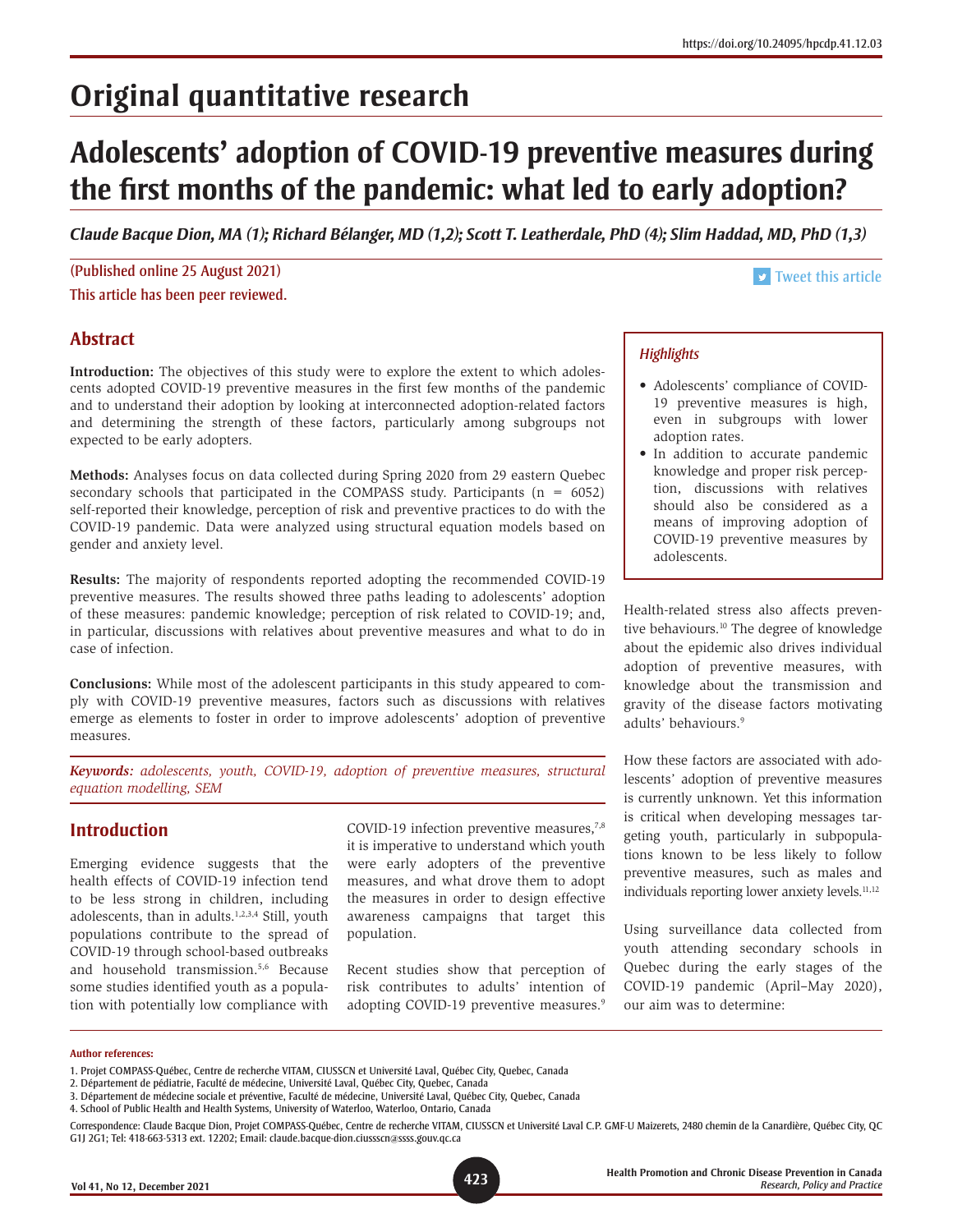(1) the extent to which youth adopted COVID-19 preventive measures early on;

(2) how implementation of preventive measures can be explained via interconnected factors that are likely to predict their adoption; and

(3) if adoption of COVID-19 preventive measures and the relation to these interconnected adoption-related factors differ based on gender and anxiety level.

## **Methods**

#### *Survey design and study population*

The present study is based on data collected in the province of Quebec as part of the COMPASS (**C**annabis, **O**besity, **M**ental health, **P**hysical activity, **A**lcohol, **S**moking, **S**edentary behaviour) study [\(https://](https://uwaterloo.ca/compass-system/) [uwaterloo.ca/compass-system/\)](https://uwaterloo.ca/compass-system/).<sup>13</sup> COMPASS is a longitudinal multicentre study of adolescent life in Canada. School surveys have been conducted annually in three regions of the province of Quebec since the Spring of 2017, in partnership with the school communities and the regional public health departments. During the 2019/20 data collection cycle, the COVID-19 pandemic forced the closure of Quebec schools for in-person learning on 16 March 2020, and the COMPASS team transitioned its tools from paper-based withinschool data collection protocols to online data collections using Qualtrics XM (Seattle, WA, USA).

Data collection occurred between March and May 2020.

The study population includes all students in the 5 years of the secondary level (equivalent to Grades 7 to 11 in the USA and the rest of Canada) of 29 Eastern Quebec secondary schools who had not already completed inputting their data for the 2019/20 data collection cycle before the pandemic-related school closures. Of the 16748 solicited adolescents, 6052 (36.1%) answered the online questionnaire. Parents' refusal rate was less than 1% (108 participants).

#### *Informed consent*

The COMPASS protocol involves activeinformation passive-consent parental permission procedures. Students could decline to participate at any time.

#### *Ethics approval*

All procedures involving human participants were in accordance with the ethical standards of the institutional and/or provincial research committee and with the 1964 Declaration of Helsinki and its later amendments or comparable ethical standards. All procedures in the COMPASS study received ethics approval from the University of Waterloo Research Ethics Board (ORE 30118), as well from the Research Ethics Review Board of the Centre intégré universitaire de santé et de services sociaux de la Capitale-Nationale (#MP-13-2017-1264) and participating school board review panels.

Ethics approval was obtained to include additional measures pertaining to youth respondents' knowledge, attitudes and behaviours to do with the COVID-19 pandemic.<sup>14</sup>

#### *Measures*

One new component of the online questionnaire referred to adolescents' knowledge, perception of risk and practices in relation to the COVID-19 pandemic.<sup>14</sup> Most questions were adapted from a questionnaire developed by the World Health Organization (WHO) and information provided on the WHO website.15-17 Items extracted from the WHO questionnaire were translated, adapted and pretested by the COMPASS research team.

#### *Dependent variable: adoption of COVID-19 preventive measures*

Adoption of COVID-19 preventive measures was determined based on responses to a set of five questions about the measures that were in place at the time of data collection. We asked study participants to report how frequently they had, since pandemicrelated restrictions began (1) avoided gatherings and public places; (2) cancelled non-essential meetings; (3) washed their hands more often than previously; (4) disinfected often-touched objects; (5) and avoided coughing in public. Respondents could choose from three answers: "always," "sometimes" or "never." The "adoption score" is a continuous variable ranging from 0 to 10, with 10 representing the highest level of adoption of these five preventive measures (Cronbach  $\alpha = 0.62$ ).

#### *Factors linked to the adoption of COVID-19 preventive measures*

Four factors that could be related to the adoption of preventive measures were preselected based on the current (albeit limited) literature and some key elements of the Health Belief Model:18 pandemic knowledge; perception of risk of COVID-19 for youths; worries about the COVID-19 pandemic; and discussions in relation to COVID-19 with relatives.

**Pandemic knowledge** was determined using a set of 17 questions that were based on health facts about COVID-19 disease transmission and symptoms as reported by WHO.17 Participants were asked if they believe each fact to be true, choosing yes/no responses. The "pandemic knowledge score" is a continuous variable ranging from 0 to 17, with 17 representing the highest level of knowledge (Cronbach  $\alpha = 0.78$ ).

#### **Perception of risk of COVID-19 to youths**

was assessed based on agreement with a single statement: "I think that COVID-19 represents very little risk of complications to young people." Participants chose possible responses on a 5-point scale from true to false. The answers were subsequently recoded into three categories: (1) true; (2) mostly true; and (3) neutral, mostly false and false. The "perception of risk score" is a continuous variable ranging from 0 to 2, where 0 is equivalent to the perception that COVID-19 represents very little risk to youths (answer choices 1 and 2).

**Worries about the COVID-19 pandemic**  were determined using a set of five questions of the worry battery. Participants were asked about their worries about the current circumstances; their personal health; their family members' health; and their stress level. Response options ranged from 0 (true) to 4 (false). The "worries score" is a continuous variable ranging from 0 to 20, with 20 representing the highest level of worry (Cronbach  $\alpha = 0.77$ ).

#### **Discussions in relation to COVID-19 with**

**relatives** were determined based on agreement with two statements: (1) "I discussed measures to prevent infection with family, friends and/or health care professionals"; and (2) "I discussed what to do in case of infection with family, friends and/or health care providers." For both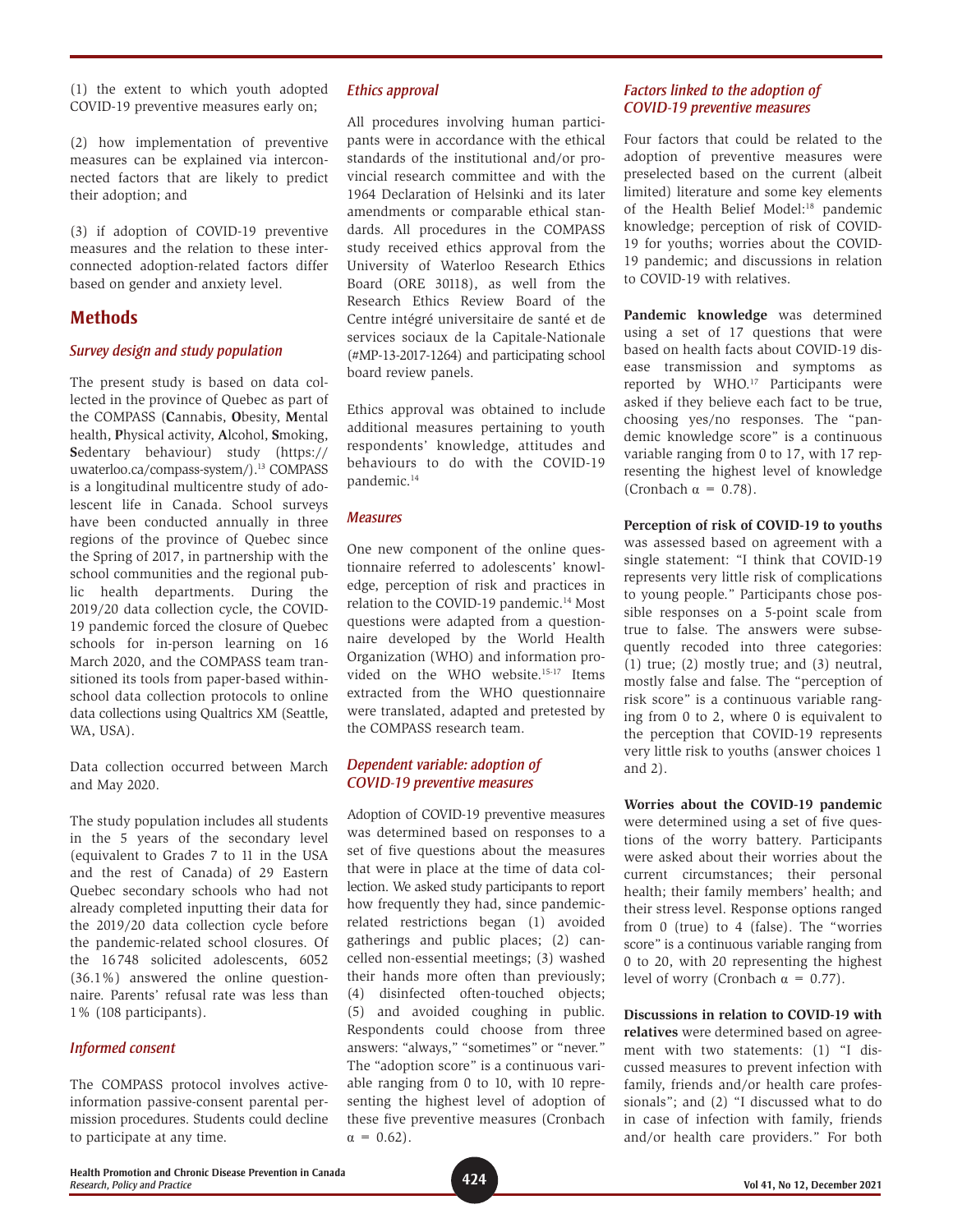statements, respondents could choose one of three answers: "always," "sometimes" or "never." The "discussions score" is a continuous variable ranging from 0 to 4, with 4 equivalent to the highest level of discussions with relatives about COVID-19 preventive measures and what to do in case of infection (Cronbach  $\alpha = 0.78$ ).

#### *Other variables*

Participants were asked to report their gender, choosing from one of four options: "female"; "male"; "I describe my gender in a different way"; or "I prefer not to say." Based on the responses, we classified participants as "female" or "other."

Anxiety level was determined via the Generalized Anxiety Disorder 7-item scale (GAD-7)19 questionnaire. The recommended cut point for further evaluation of generalized anxiety is a score of 10; those with a score of 9 or less are characterized as less anxious, and those with a score of 10 or higher as more anxious.

Each participant's age was determined through the question "How old are you today?", with response options 12 years or younger, 13 years, 14 years, 15 years, 16 years, 17 years, 18 years, or 19 years and older.

#### *Statistical analyses*

We used structural equation models to explore how adoption of preventive measures was linked to pandemic knowledge, perception, worries and discussions with relatives. The influences of these factors are known to be interconnected, and adoption is therefore conceptualized as the result of a complex non-linear causal process.18 Structural equation modelling (SEM) is the standard approach to empirically address these kinds of issues.

Estimating was initiated using a preliminary statistical model derived from the literature and the Health Belief Model<sup>18</sup> (see Figure 1). The fit of the initial model was not satisfactory and various iterations were completed to adjust the model and improve the goodness of fit, eventually leading to the final model (see Figure 2). Full information maximum likelihood method was used to control for missing data. Robust estimators accounted for the hierarchical structure of the data (respondents clustered in schools). Goodness of fit was assessed based on commonly accepted

**FIGURE 1 Hypothesized model of the relationship between pandemic knowledge, perception of risk to youths, discussions with relatives, worries and adoption of COVID-19 preventive measuresa**



<sup>a</sup> Goodness of fit indices:  $\chi^2$  = <.001; root mean square error of approximation (RMSEA) = .223; comparative fit index (CFI) = .416; Tucker-Lewis index (TLI) =  $-314$ .

standards: (1) the model that minimizes the Bayesian Information Criterion (BIC) / Akaike Information Criterion (AIC) estimator; (2) root mean square error of approximation (RMSEA) below .05; (3) Tucker-Lewis index (TLI) and comparative fit index (CFI) as close to 1 as possible.<sup>20</sup> Statistical differences in group comparisons are shown by the confidence intervals of the mean differences.

Based on the gender and anxiety level of the participants, we created four subgroups: more anxious females; less anxious females; more anxious others; and less anxious others. Socioeconomic status was considered to be a possible confounder in the preliminary analysis, but was found to have no influence on model estimators and was not retained in the final model.

All analyses were performed with STATA version 15.1 SEM routine (StataCorp, College Station, TX, US). The SEM group routine was used to allow model parameters to vary across the four subgroups.

#### **Results**

Of the 6052 participants,  $60\%$  (n = 3553) were female and  $33\%$  (n = 3413) had an anxiety score of 10 or higher. Mean age was 14.6 years. The majority reported having adopted preventive measures during the first months of the pandemic (Table 1). In fact, more than 9 out of 10 participants reported washing their hands more often and avoided coughing in public, while more than 8 out of 10 reported avoiding social gatherings and public places and cancelling non-essential meetings/gatherings. Over two-thirds of the respondents cleaned and disinfected frequently touched objects. Cronbach α was 0.62, suggesting a moderate level of covariation in the adoption of the measures.

More female participants than other participants adopted all five preventive measures; the differences were statistically significant ( $p < 0.05$ ). Effects of anxiety levels did not differ statistically significantly except for cancelling non-essential meetings/gatherings (*p* < 0.05).

Gender and anxiety level affected mean pandemic knowledge, worries and adoption scores (see Table 2). Female participants have higher mean worries scores than do other participants. In addition, compared with other adolescents, female participants have a higher mean pandemic knowledge score and mean adoption score. These same patterns are observed when comparing female participants and others based on anxiety level.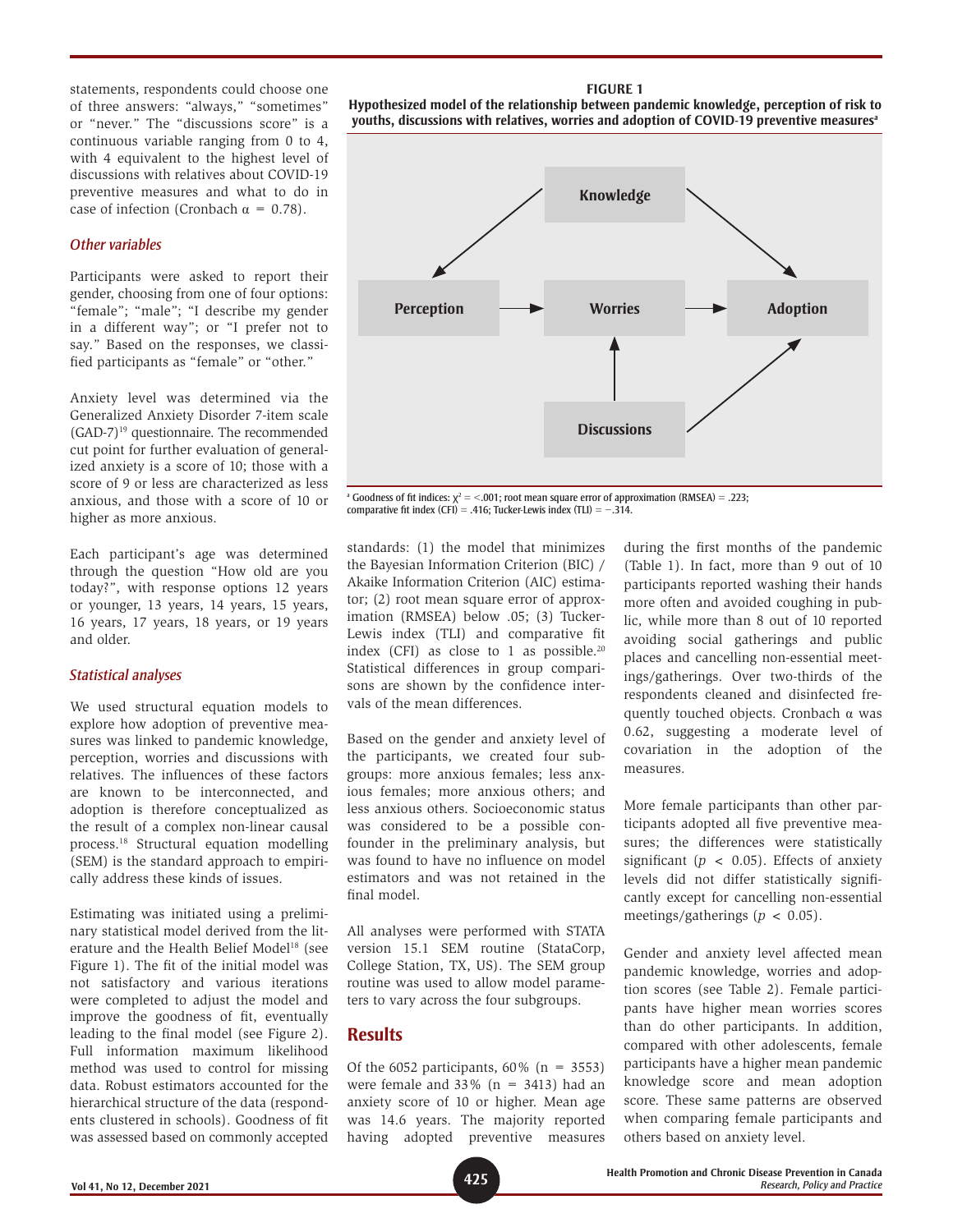#### **FIGURE 2 Structural equation analyses of adoption and its related factors, by gender and anxiety level, showing standardized parameter coefficientsa**



**Note:** Age variable has been omitted.

<sup>a</sup> Goodness of fit indices: χ<sup>2</sup> = <.001; root mean square error of approximation (RMSEA) = .223; comparative fit index (CFI) = .416; Tucker-Lewis index (TLI) =  $-$ .314.

 $^*p < 0.05$ .

 $*$ <sup>\*</sup>*p* > 0.01.

\*\*\**p* ≤ 0.001.

The results of the stratified SEM analyses showed three paths leading to adolescents' adoption of COVID-19 preventive measures (Figure 2). First, pandemic knowledge has a statistically significant direct effect on adoption except for more anxious females. Second, discussions with relatives have a statistically significant total effect, indirectly through worries, on all adoption, especially by more anxious others. Of all the factors, this one has the strongest effect on adoption by all groups. Third, perception of risk has a significant negative indirect effect on adoption through worries. We were able to confirm that more than 93% of participants

worried about the health of their family members versus 44% for their own health (further information and data available on request from the authors).

These effects are stable in all four groups. The only group where age has a statistically significant negative effect is on less anxious others (data available on request from the authors)**.** The model also suggests that some unmeasured factors statistically significantly influence the association between the knowledge of the pandemic and the discussions with relatives. SEM analysis of the entire sample show similar results in regard to the three observed

paths (data available on request from the authors).

#### **Discussion**

Our study results show that the majority of adolescents were early adopters of the main protective measures against COVID-19 infection, that is, handwashing, disinfecting frequently touched objects, avoiding coughing in public, avoiding gatherings and public places and cancelling nonessential meetings. In contrast to young adults who report low compliance rates with adopting preventive measures,<sup>7</sup> studies addressing adolescents' adoption depict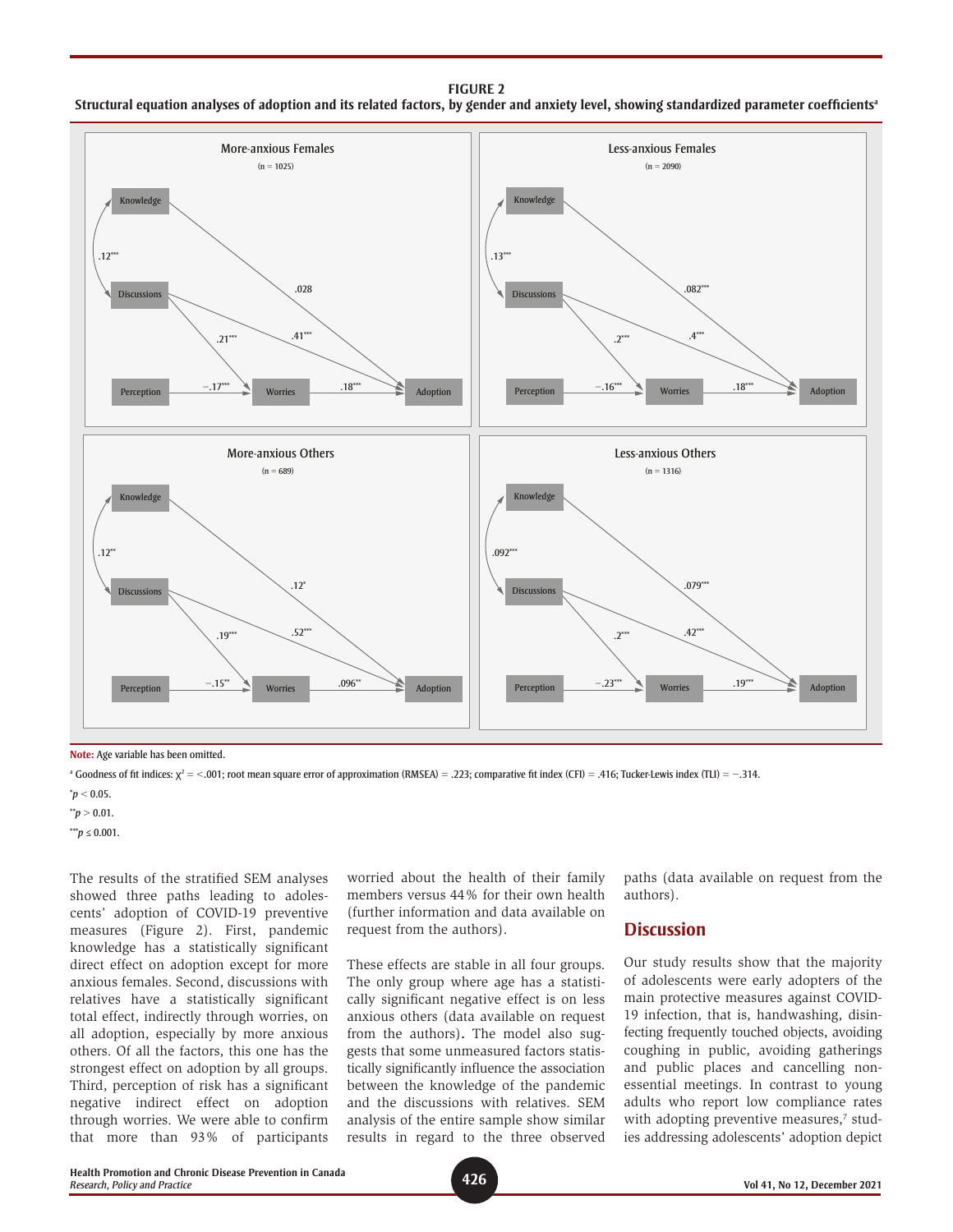#### **TABLE 1 Adolescent participants' adoption of COVID-19 preventive measure in the first months of the pandemic based on gender and anxiety level, COMPASS, Quebec, March–May 2020 (N = 6052)**

|                              | COVID-19 preventive measure, $\%$ (n) |                                       |                                       |                    |                                                   |  |  |
|------------------------------|---------------------------------------|---------------------------------------|---------------------------------------|--------------------|---------------------------------------------------|--|--|
| <b>Sample</b>                | <b>Wash hands</b><br>more often       | <b>Avoid</b><br>coughing in<br>public | Avoid gatherings<br>and public places | Cancel<br>meetings | <b>Disinfect</b><br>frequently<br>touched objects |  |  |
| All $(n = 6052)$             | 94 (4705)                             | 93 (4659)                             | 89 (4423)                             | 83 (4168)          | 74 (3703)                                         |  |  |
| <b>Gender</b>                |                                       |                                       |                                       |                    |                                                   |  |  |
| Female<br>$(n = 3553)$       | 95 (2915)                             | 95 (2891)                             | 91 (2761)                             | 87 (2654)          | 78 (2392)                                         |  |  |
| Other<br>$(n = 2408)$        | 92 (1780)                             | 91 (1758)                             | 86 (1654)                             | 78 (1504)          | 68 (1306)                                         |  |  |
| <b>Anxiety level</b>         |                                       |                                       |                                       |                    |                                                   |  |  |
| More anxious<br>$(n = 3413)$ | 93 (1491)                             | 92 (1475)                             | 87 (1397)                             | 81 (1304)          | 75 (1211)                                         |  |  |
| Less anxious<br>$(n = 1717)$ | 95 (3107)                             | 94 (3076)                             | 89 (2921)                             | 84 (2764)          | 74 (2411)                                         |  |  |

a more nuanced portrait. Dardas et al.  $(2020)$ ,<sup>12</sup> in their study of Jordanian highschool students' COVID-19 preventive practices, found that adolescents reported positive disinfecting behaviours and adequate social distancing, and avoided crowded places and social gatherings; however, 40% of their sample did not practise correct hand washing and mask wearing. Similar results were also obtained in a study of Italian high-school students' practices.<sup>21</sup>

At the time of data collection, health authorities had not yet recommended mask wearing as a COVID-19 preventive measure. The results from the next data collection (Spring 2021) will help verify whether adolescents continued to apply the various preventive measures including mask wearing.

Knowledge about the pandemic, perception of risk of COVID-19, worries about the pandemic and discussions with relatives were all significantly related to adoption of COVID-19 prevention measures. Our results highlighted three paths in the pattern of associations to adoption. First, adoption appears to be significantly if indirectly related to a higher perceived risk. Second, except for more anxious females, there is a significant direct link between knowledge and adoption.

The third path links discussions with relatives to adoption. Here too, a direct link coexists with an indirect link mediated by worries, especially on more anxious others. Adolescence is a time where friends

| TABLE 2                                                                                        |
|------------------------------------------------------------------------------------------------|
| Adoption of COVID-19 preventive measures and factors linked to the adoption of these measures, |
| by gender and anxiety level, COMPASS, Quebec, March–May 2020 ( $N = 6052$ )                    |

| <b>Sample</b>        | Mean scores (95% confidence interval) |                               |                                |                               |                               |  |  |
|----------------------|---------------------------------------|-------------------------------|--------------------------------|-------------------------------|-------------------------------|--|--|
|                      | Perception of risk <sup>a</sup>       | Pandemic knowledgeb           | <b>Worries</b> <sup>c</sup>    | <b>Discussionsd</b>           | <b>Adoption</b> <sup>e</sup>  |  |  |
| <b>All</b>           | $0.79$ $(0.77$ to $0.82)$             | 10.82 (10.75 to 10.90)        | 6.44 $(6.32 \text{ to } 6.56)$ | 1.92 (1.89 to 1.96)           | 7.05 (6.99 to 7.11)           |  |  |
| <b>Gender</b>        |                                       |                               |                                |                               |                               |  |  |
| Female               | $0.72$ (0.69 to 0.75)                 | 11.21 (11.12 to 11.30)        | 7.14 (6.98 to 7.29)            | 2.01 (1.96 to 2.06)           | 7.33 (7.26 to 7.39)           |  |  |
| Other                | $0.91$ $(0.87$ to $0.95)$             | 10.21 (10.08 to 10.34)        | 5.36 (5.18 to 5.54)            | $1.79(1.73 \text{ to } 1.85)$ | $6.61$ (6.51 to 6.71)         |  |  |
| <b>Differences</b>   | $-0.19$ (-0.24 to -0.14)              | $1.00$ (0.85 to 1.15)         | $1.77(1.53 \text{ to } 2.01)$  | $0.22$ (0.14 to 0.30)         | $0.71$ (0.59 to 0.83)         |  |  |
| <b>Anxiety level</b> |                                       |                               |                                |                               |                               |  |  |
| More anxious         | $0.81$ (0.77 to 0.85)                 | 10.67 (10.53 to 10.81)        | 6.77 (6.53 to 7.00)            | 1.93 (1.86 to 2.00)           | 7.05 (6.94 to 7.16)           |  |  |
| Less anxious         | $0.79$ (0.76 to 0.82)                 | 10.93 (10.85 to 11.02)        | $6.26$ (6.12 to 6.39)          | 1.92 (1.87 to 1.97)           | 7.05 (6.98 to 7.12)           |  |  |
| <b>Differences</b>   | $0.02$ (-0.03 to 0.07)                | $-0.26$ (-0.42 to -0.10)      | $0.51$ (0.25 to 0.77)          | $0.01$ (-0.07 to 0.09)        | $-0.01$ (-0.13 to 0.12)       |  |  |
| <b>More anxious</b>  |                                       |                               |                                |                               |                               |  |  |
| Female               | $0.73$ (0.67 to 0.79)                 | 11.19 (11.03 to 11.34)        | 7.70 (7.39 to 8.00)            | $2.00$ (1.91 to 2.09)         | 7.36 (7.23 to 7.48)           |  |  |
| Other                | $0.93$ $(0.86$ to $1.00)$             | 9.90 (9.65 to 10.15)          | 5.38 (5.04 to 5.73)            | 1.83 (1.72 to 1.94)           | 6.58 (6.38 to 6.78)           |  |  |
| <b>Differences</b>   | $-0.20$ (-0.29 to $-0.11$ )           | $1.29(1.01 \text{ to } 1.57)$ | 2.31 (1.85 to 2.78)            | $0.17$ $(0.03$ to $0.31)$     | $0.78(0.55 \text{ to } 1.00)$ |  |  |
| <b>Less anxious</b>  |                                       |                               |                                |                               |                               |  |  |
| Female               | $0.72$ (0.68 to 0.75)                 | 11.25 (11.14 to 11.35)        | 6.85 (6.67 to 7.03)            | 2.02 (1.96 to 2.08)           | 7.31 (7.22 to 7.39)           |  |  |
| Other                | 0.91 (0.86 to 0.96)                   | 10.43 (10.28 to 10.58)        | 5.31 (5.10 to 5.51)            | $1.77$ (1.69 to 1.84)         | 6.65 (6.53 to 6.77)           |  |  |
| <b>Differences</b>   | $-0.19$ (-0.25 to -0.13)              | $0.82$ (0.64 to 1.00)         | 1.55 (1.27 to 1.83)            | $0.25(0.15 \text{ to } 0.35)$ | $0.65$ $(0.51$ to $0.79)$     |  |  |

<sup>a</sup> The perception of risk score is a continuous variable ranging from 0 to 2, where 0 is equivalent to the perception that COVID-19 represents very little risk to youths.

**b** The pandemic knowledge score is a continuous variable ranging from 0 to 17, with 17 representing the highest level of knowledge related to COVID-19.

 $\cdot$ The worries score is a continuous variable ranging from 0 to 20, with 20 representing the highest level of worry.

<sup>d</sup> The discussions score is a continuous variable ranging from 0 to 4, with 4 equivalent to the highest level of discussions with relatives about COVID-19 preventive measures and what to do in case of infection.

<sup>e</sup> The adoption of COVID-19 preventive measure score is a continuous variable ranging from 0 to 10, with 10 representing the highest level of adoption of five COVID-19 preventive measures.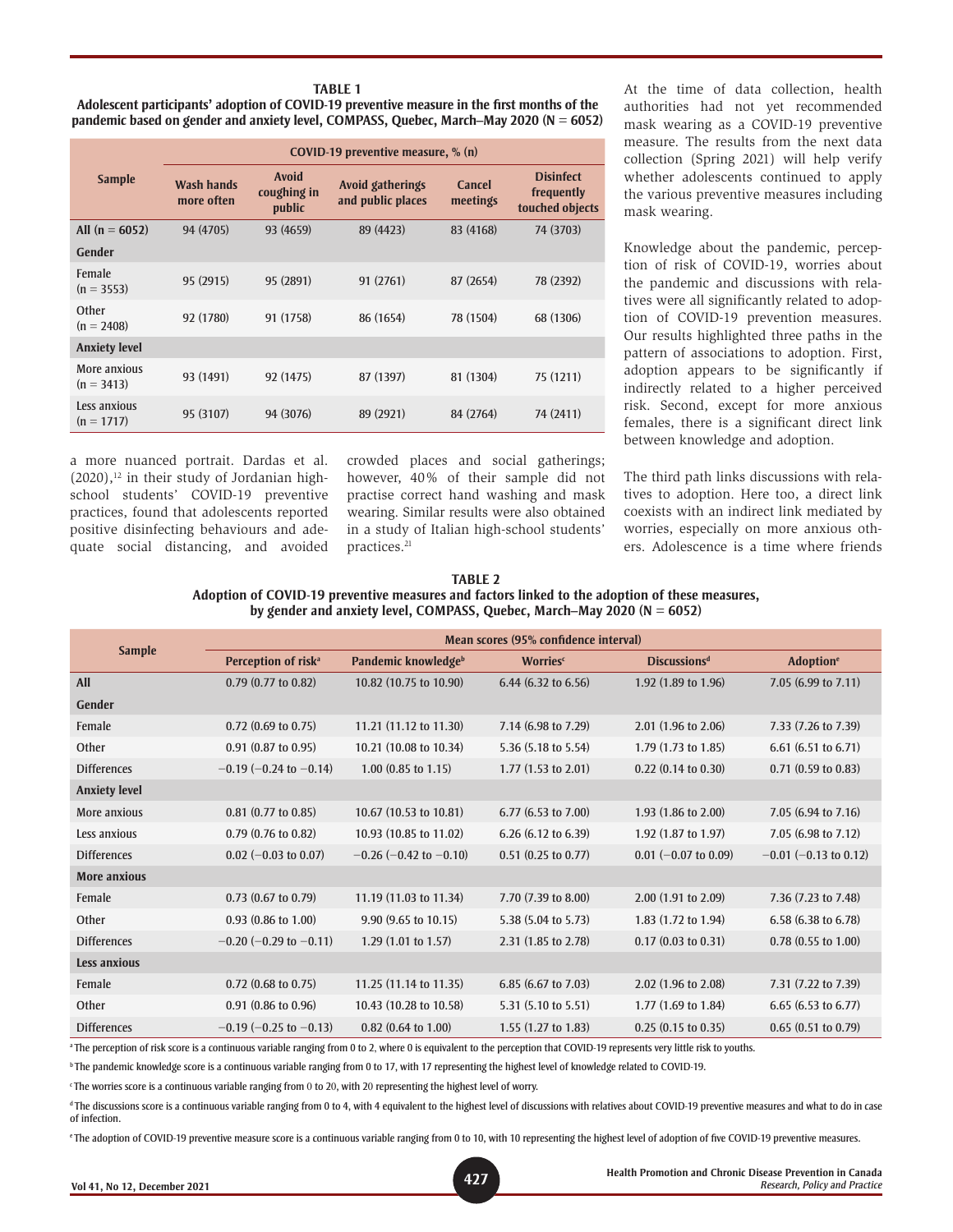are very important and their opinions matter.5 Adolescents are much more socially influenced by friends than by adults in engaging in prosocial behaviours.22 Nonetheless, the impact of discussions between parents and adolescents have been shown to have an effect on condom use.23 Promoting discussions with relatives in order to improve adolescents' adoption of COVID-19 preventive measures, if effective and accurate, may benefit compliance via a snowball effect. In fact, research has found peer-led interventions to be a way to increase adoption of preventive measures.5

Most promotion campaigns aimed at influencing adolescent behaviour are based on increasing adolescents' knowledge and awareness of the health risks. Unfortunately, these interventions are predominantly adult led and often unsuccessful with adolescents.<sup>24</sup>

Worrying was expected to influence adoption of preventive measures because higher anxiety levels are associated with increased use of COVID-19 preventive measures among adults.25 It was also anticipated that this association would be influenced by the perception of risk and discussions with relatives. Nonetheless, our results showed that adolescents with a perception of higher risk of COVID-19 complications for youths are less worried about COVID-19 than peers without this perception of risk. A potential explanation may be that most adolescents do not worry about their own health but do worry about that of family members, some of whom may be at greater risk. Adolescents discussing COVID-19 preventive measures and what to do in case of infection with relatives worry more as well. This could be because such discussions lead to a better understanding of the gravity of the situation and potential consequences on human health.

Even if the three adoption paths discussed mostly apply to the four subgroups analyzed, based on gender and anxiety level, model comparisons demonstrate certain nuances. As seen in previous studies, female adolescents tend to adopt more preventive measures than do their peers.12,26,27 A possible explanation is that some of the factors that lead to adoption, such as a higher level of knowledge and worry, are particularly associated with females.4,20-28 In fact, our results show that female adolescents have a higher levels of pandemic knowledge and worries (which is emphasized by a higher level of anxiety) than do their non-female peers.

If a main objective is to increase the adoption of preventive measures, a noteworthy finding is that anxiety in non-female adolescents influences the effects of the different factors that lead to adoption. Indeed, discussions in relation to COVID-19 with relatives have an even greater influence on more anxious non-females than on less anxious non-females. Patterns are similar for perception of risk, worries and pandemic knowledge. These findings shed light on the importance of not looking for a unique model to apply to everyone because gender and anxiety levels influence the adoption of preventive measures and their factors.

#### *Strengths and limitations*

This study has some limitations. First, the cross-sectional study design hampers the ability to infer potential causal relations; however, we can expect adoption of preventive measures to be influenced by constructs other than those investigated.

Second, because of school closures, completing an online questionnaire at home was the only possible way to collect data on adolescents' behaviours and their perceptions of risk. Consequently, the usual participation rate (above 90% in class) was strongly affected in some schools. A review of the literature on adolescents' participation rates in online health surveys usually round up to between 30% and 40% and demonstrate self-selection bias.29

Third, the population of participating schools was based on schools from the eastern part of the province of Quebec. Thus, the study's conclusions may not reflect the reality in other regions and countries because of differences in severity and duration of pandemic-related restrictions.

Fourth, these results are derived from an exploratory analysis where replication needs to be assessed. Still, the large number of participants in this study provide significant information about the adoption of preventive measures by the adolescent population.

Finally, the COMPASS platform offers a unique opportunity to follow and analyze changes over time in adolescents' perceptions of and attitudes towards the COVID-19 pandemic as well as their acceptance and adoption of preventive measures.

## **Conclusions**

Most of the adolescents participating in this study appear to have complied with the COVID-19 preventive measures—even those from population subgroups with lower adoption rates. While accurate pandemic knowledge and proper risk perception should be promoted among youths, policy makers and health care providers should also consider ways of promoting discussions with relatives as a way of improving adolescents' adoption of COVID-19 preventive measures.

The longitudinal nature of the COMPASS study will allow researchers to follow, over the long run, the evolution of adherence to preventive measures, the influences of changes in interconnected adoptionrelated factors, and the impact of specific interventions intended to influence them. Most importantly, further studies are needed to better disentangle these relations and explore how contextual, personal and policy aspects are intertwined and how to develop comprehensive and appropriate approaches to reinforce and sustain preventive measures among youth.

## **Acknowledgements**

The authors wish to thank the Quebec public health authorities, participating schools, school boards and students and the COMPASS team, especially Rabi Joel Gansaonre, for their continued confidence in our team.

### **Funding sources**

The COMPASS study has been supported by a bridge grant from the Canadian Institutes of Health Research (CIHR) Institute of Nutrition, Metabolism and Diabetes (INMD) through the "Obesity – Interventions to Prevent or Treat" priority funding awards (OOP-110788; awarded to SL); an operating grant from the CIHR Institute of Population and Public Health (IPPH) (MOP-114875; awarded to SL); a CIHR project grant (PJT-148562; awarded to SL); a CIHR bridge grant (PJT-149092; awarded to KP/SL); a CIHR project grant (PJT-159693; awarded to KP); and a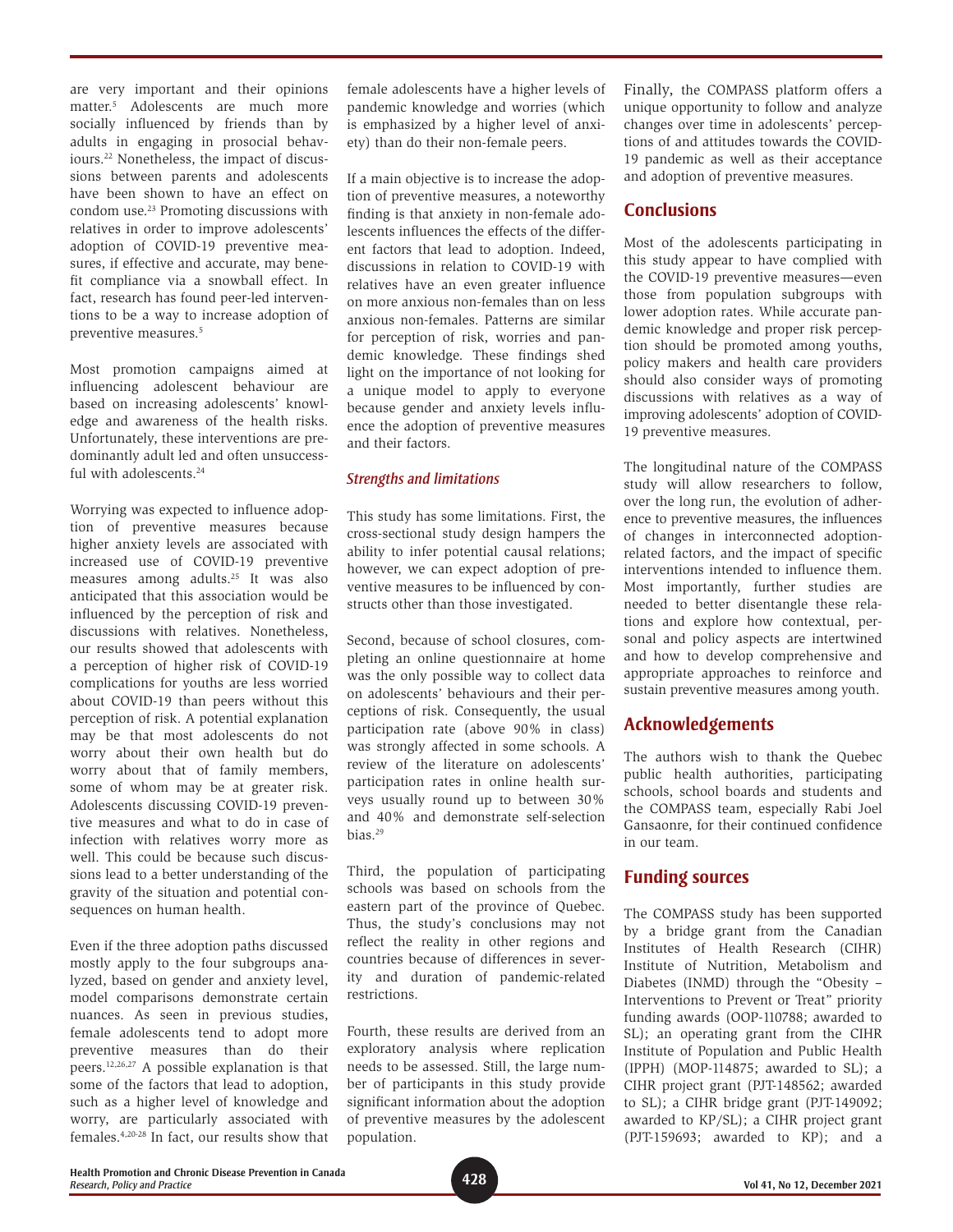research funding arrangement with Health Canada (#1617-HQ-000012; contract awarded to SL).

The COMPASS-Québec project also benefits from funding from the Ministère de la Santé et des Services sociaux and the Direction régionale de santé publique du CIUSSS de la Capitale-Nationale.

## **Conflicts of interest**

The authors declare that they have no conflicts of interest.

## **Authors' contributions and statement**

CBD and SH conceptualized and conducted the analysis.

CBD conducted the literature review.

CBD led the writing and wrote the first draft.

STL conceptualized and leads the larger COMPASS study where SH and RB are the COMPASS-Québec provincial leads.

All authors provided feedback on drafts and reviewed and approved the final manuscript.

The content and views expressed in this article are those of the authors and do not necessarily reflect those of the Government of Canada.

## **References**

- 1. Kamenidou IE, Stavrianea A, Mamalis S, Mylona I. Knowledge assessment of covid-19 symptoms: gender differences and communication routes for the generation z cohort. Int J Environ Res Public Health. 2020;17(19):1-16. <https://doi.org/10.3390/ijerph17196964>
- 2. Le Saux N. L'épidémiologie à jour sur la COVID-19 (causée par le virus SARS-CoV-2) chez les enfants et les conseils s'y rapportant : mars 2020 [Internet]. Ottawa (ON): Canadian Paediatric Society; 2020 [cited 2020 Nov 05]. Available from: https://www .cps.ca/fr/documents/position /lepidemiologie-a-jour-sur-la-covid-19 -causee-par-le-virus-sars-cov-2-chez-les -enfants-et-les-conseils-sy-rapportant -mars-2020
- 3. Shen K, Yang Y, Wang T, et al. Diagnosis, treatment, and prevention of 2019 novel coronavirus infection in children: experts' consensus statement. World J Pediatr. 2020;16(3):223-31. [https://doi.org/10.1007/s12519-020](https://doi.org/10.1007/s12519-020-00343-7) [-00343-7](https://doi.org/10.1007/s12519-020-00343-7)
- 4. Zimmermann P, Curtis N. Coronavirus infections in children including COVID-19: an overview of the epidemiology, clinical features, diagnosis, treatment and prevention options in children. Pediatr Infect Dis J. 2020; 39(5):355-68. [https://doi.org/10.1097](https://doi.org/10.1097/INF.0000000000002660) [/INF.0000000000002660](https://doi.org/10.1097/INF.0000000000002660)
- 5. Andrews JL, Foulkes L, Blakemore SJ. Peer influence in adolescence: publichealth implications for COVID-19. Trends Cogn Sci. 2020;24(8):585-7. [https://doi.org/10.1016/j.tics.2020](https://doi.org/10.1016/j.tics.2020.05.001) [.05.001](https://doi.org/10.1016/j.tics.2020.05.001)
- 6. Bénéteau-Burnat B, Baudin B, Morgant G, Baumann FC, Giboudeau J. Serum angiotensin-converting enzyme in healthy and sarcoidotic children: comparison with the reference interval for adults. Clin Chem. 1990;36(2):344-6. <https://doi:10.1093/clinchem/36.2.344>
- 7. Nivette A, Ribeaud D, Murray A, et al. Non-compliance with COVID-19 related public health measures among young adults in Switzerland: insights from a longitudinal cohort study. Soc Sci Med. 2021;268:113370. [https://doi](https://doi.org/10.1016/j.socscimed.2020.113370) [.org/10.1016/j.socscimed.2020.113370](https://doi.org/10.1016/j.socscimed.2020.113370)
- 8. UNESCO. COVID-19 pandemic: youth engaged in the #NextNormal [Internet]. Paris (FR): UNESCO; 2020 [cited 2020 Nov 5]. Available from: https:// en.unesco.org/news/covid-19-pandemic -youth-engaged-nextnormal
- 9. Ahmad M, Iram K, Jabeen G. Perception-based influence factors of intention to adopt COVID-19 epidemic prevention in China. Environ Res. 2020;190:109995. [https://doi.org](https://doi.org/10.1016/j.envres.2020.109995) [/10.1016/j.envres.2020.109995](https://doi.org/10.1016/j.envres.2020.109995)
- 10. Luo Y, Yao L, Zhou L, Yuan F, Zhong X. Factors influencing health behaviours during the coronavirus disease 2019 outbreak in China: an extended information-motivation-behaviour skills model. Public Health. 2020;185: 298-305. [https://doi.org/10.1016/j.puhe](https://doi.org/10.1016/j.puhe.2020.06.057) [.2020.06.057](https://doi.org/10.1016/j.puhe.2020.06.057)
- 11. Asmundson GJ, Taylor S. How health anxiety influences responses to viral outbreaks like COVID-19: what all decisionmakers, health authorities, and health care professionals need to know. J Anxiety Disord. 2020;71:102211. [https://](https://doi.org/10.1016/j.janxdis.2020.102211) [doi.org/10.1016/j.janxdis.2020.102211](https://doi.org/10.1016/j.janxdis.2020.102211)
- 12. Dardas LA, Khalaf I, Nabolsi M, Nassar O, Halasa S. Developing an understanding of adolescents' knowledge, attitudes, and practices toward COVID-19. J Sch Nurs. 2020;36(6):430-41. [https:](https://doi.org/10.1177/1059840520957069) [//doi.org/10.1177/1059840520957069](https://doi.org/10.1177/1059840520957069)
- 13. Leatherdale ST, Brown, KS, Carson V, et al. The COMPASS study: a longitudinal hierarchical research platform for evaluating natural experiments related to changes in school-level programs, policies and built environment resources. BMC Public Health. 2014; 14(1):1. [https://doi.org/10.1186/1471](https://doi.org/10.1186/1471-2458-14-331) [-2458-14-331](https://doi.org/10.1186/1471-2458-14-331)
- 14. Reel B, Battista K, Leatherdale ST. COMPASS protocol changes and recruitment for online survey implementation during the Covid-19 pandemic [Internet]. COMPASS Technical Report Series. Waterloo (ON): University of Waterloo; 2020 [cited 2021 Jan 11]. Available from: https://uwaterloo.ca /compass-system/publications /compass-protocol-changes-and -recruitment-online-survey
- 15. World Health Organization. Survey tool and guidance: rapid, simple, flexible behavioural insights on COVID-19, 29 July 2020 [Internet]. Document number: WHO/EURO: 2020-696-40431-54222. Copenhagen (DK): WHO; 2020. Available from: https://apps.who.int/iris/bitstream /handle/10665/333549/WHO-EURO -2020-696-40431-54222-eng.pdf
- 16. World Health Organization. Coronavirus [Internet]. Geneva (CH): WHO; 2020 [cited 2020 Nov 05]. Available from: https://www.who.int/health -topics/coronavirus#tab=tab\_3
- 17. World Health Organization. Rational use of personal protective equipment (PPE) for coronavirus disease (COVID-19): interim guidance, 19 March 2020 [Internet]. Geneva: World Health Organization; 2020 [cited 2020 Nov 05]. Available from: https://apps.who.int/iris /bitstream/handle/10665/331498/WHO -2019-nCoV-IPCPPE\_use-2020.2-eng.pdf